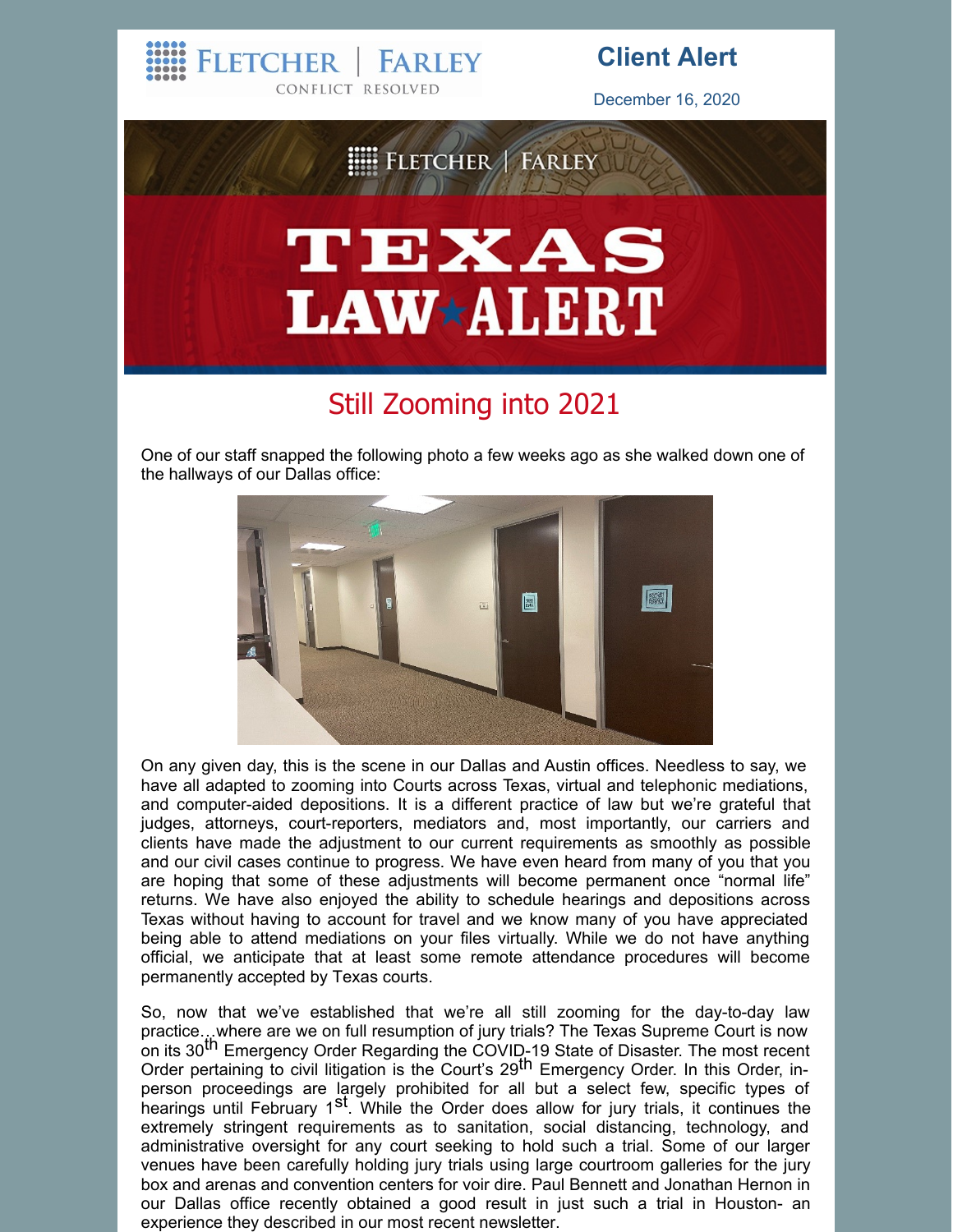Unfortunately, very few courts, particularly in the more remote areas, have been able or willing to meet the requirements to hold jury trials. Even when courts have attempted inperson jury trials, there have been complications. We are aware of a federal jury trial in the Eastern District of Texas, held in November, which resulted in a mistrial when several parties to the proceeding, including jurors and attorneys, tested positive for Covid-19 during the trial. This event has been widely publicized in legal publications and has caused some judges to reconsider attempting jury trials at the present time.

As you may have seen, there is a push to take jury trials virtual as well. One of our district courts in Dallas County recently held a remote jury trial of a small car accident case. This trial was broadcast on You Tube which allowed many of us to observe the proceedings. While we are pleased to report that the trial resulted in a defense verdict, the process itself was unwieldy and prolonged as the case was one which would have been tried in a matter of a few hours under normal circumstances yet required two full days in a virtual format. There were numerous technology glitches including a lost internet connection to the Defendant in the middle of her testimony and multiple interruptions from jurors complaining of sound quality and connection problems. In short, this is a process which appears unlikely to be effective on a widespread basis and which presents some serious due process concerns given the apparent distractions of the jurors and potential technological failings.

In summary, there has just not been a proven safe and effective way for jury trials to resume on a widespread basis in Texas. We are still anticipating a continued delay in most courts for jury trials until at least March or April of 2021, depending a great deal on the effectiveness and acceptance of the forthcoming vaccine.

The other matter which we wish to note in this alert is the effect of the Supreme Court's latest order on statutes of limitations. Unlike prior emergency orders which specifically addressed statutes of limitations, the present order does not include a specific extension period. However, this Order does permit all courts in Texas to modify or suspend any and all deadlines and procedures, whether prescribed by statute, rule, or order, for a stated period ending no later than February 1, 2021. We expect that this provision will be used by plaintiffs to argue that a trial court has discretion to extend the limitations period if the statute runs anytime between September 15 th (the last specific extension date) and February 1.

As of this alert, we are mere weeks away from the end of 2020. What a year of challenges for us all! We are proud to say that our offices, our clients, and our court system have adjusted and largely overcome the challenges this year presented and we are looking forward to a new year- even if we start it on Zoom! Best wishes for your continued health and safety. As always, please do not hesitate to contact us with questions or concernswe're happy to assist!

## ABOUT THE AUTHOR:

Kristi [Kautz](http://www.fletcherfarley.com/attorneys-kristi-kautz) has been called an "excellent advocate for her client" by opposing counsel and she considers this to be one of the best compliments any attorney can receive. She is an experienced litigator who thrives on representing clients in cases ranging from simple to complex, from single-party to multi-party, and from pre-suit to post-judgment litigation. She has achieved excellent results in numerous fields including transportation, construction defect, product liability, premises liability, insurance coverage, and personal injury. Her practice extends to jurisdictions across Texas and you'll find her equally at home advocating for her client in the courtroom and at the bargaining table.

## ABOUT THE FIRM:

Fletcher, Farley, Shipman & Salinas LLP is a dedicated business defense firm with offices in Dallas and Austin. The firm's attorneys leverage their extensive experience and skills as trial and appellate attorneys to achieve resolution both inside and outside of the courthouse in matters including the defense of tort litigation, business and commercial litigation, construction, insurance, employment and dispute resolution. The firm's unique Rapid Response Team™ provides a legal forensic service that can be deployed nationwide around the clock, within moments, to assist clients in responding to catastrophic losses.